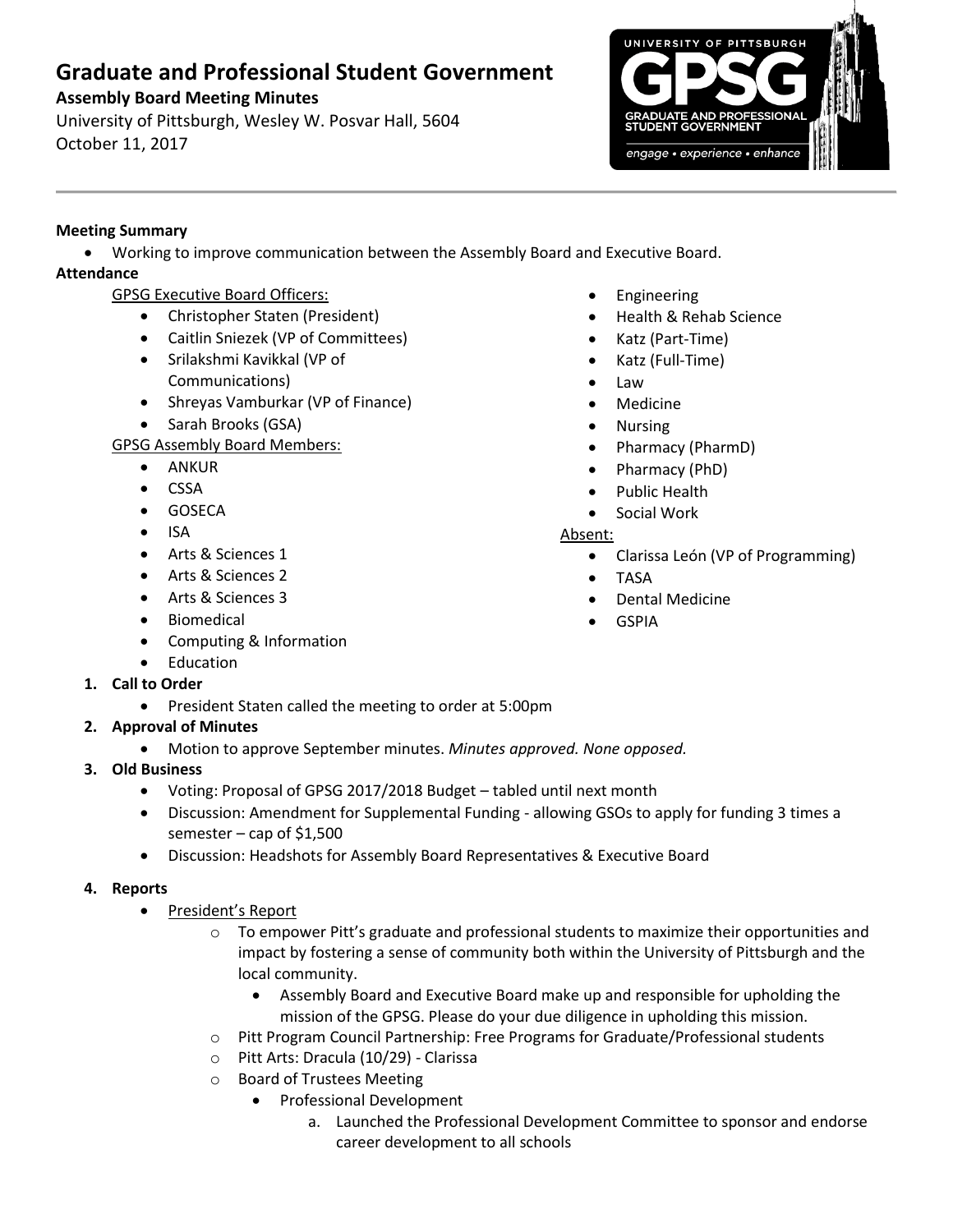- i. A lot of gaps in resources at the schools. Want to work with University offices to expand career services to all graduate and professional schools
- Diversity Inclusion
	- a. Please notify GPSG if you host any events relevant to Diversity and Inclusion
	- b. Students can still apply for Diversity and Inclusion grants for these types of events hosted
		- i. Next due date for this grant is November  $1<sup>st</sup>$
		- ii. Apply of the Diversity & Inclusion Office website
		- iii. <https://www.diversity.pitt.edu/odi-mini-grant-program>
- o Meeting with Dr. Urban & Amber Griffith (Senate Council Rep for A&S about Diversity & Inclusion
	- A&S conducted survey around diversity & inclusion and some insights were
		- a. Minority students are subject to bias from professors
		- b. Many overheard culturally inappropriate statements
		- c. Safe spaces for transparent dialogue need to be carved out due many minorities being apprehensive about saying how they feel
	- A&S has assembled D&I committee Looking to use this committee as pilot program for a larger committee within GPSG
- o Professional development committee (Partnership of Office of Career Development & Associate Vice Chancellor for Academic Career Development, Health Sciences Dr. Darlene Zellers
	- 9 students, potentially 3-5 faculty & staff
	- *Accepting more committee members* (email [president.gpsg@pitt.edu\)](mailto:president.gpsg@pitt.edu)
	- First meeting held October 10, 2017
- SAGE Coalition Welcome dinner
	- 10/26, 7-9 at Wyndham Hotel Carnegie Room
		- a. Invitation extended to the Assembly Board, please rsvp to [president.gpsg@pitt.edu](mailto:president.gpsg@pitt.edu)
	- Volunteers (EPC, AB)
		- a. Looking for volunteers to help with this event. If interested, please email [president.gpsg@pitt.edu](mailto:president.gpsg@pitt.edu)

#### • Committees' Report

- o Has to remove a Committee Representative
	- Provost's Award for Excellence Committee Representative needed
	- $\bullet$  Has to be a doctorate student. Please email [committees.gpsg@pitt.edu](mailto:committees.gpsg@pitt.edu) if any interest in serving.
- o Sustainability--How can we promote awareness of the new sustainability plan to students in terms of events or communication?
	- On FB, email communication to post in newsletter
	- Events if they need volunteers
	- Suggestions from the Assembly Board:
		- a. Digital signs at the Cathedral elevators and WPU
- o Comments and suggestions for Read Green emails (email marketing/communications)
	- Need a new name, very few understand that it is a newsletter and the name does not translate well
	- FYI Read Green does charge a fee to groups, so students typically email communication to Associate Deans
	- Merge with Pitt Wire and Read Green?
- Communications' Report
	- $\circ$  Unionization GPSG Is taking a neutral stance on this matter, but do understand that we need to effectively communicate information from both sides to students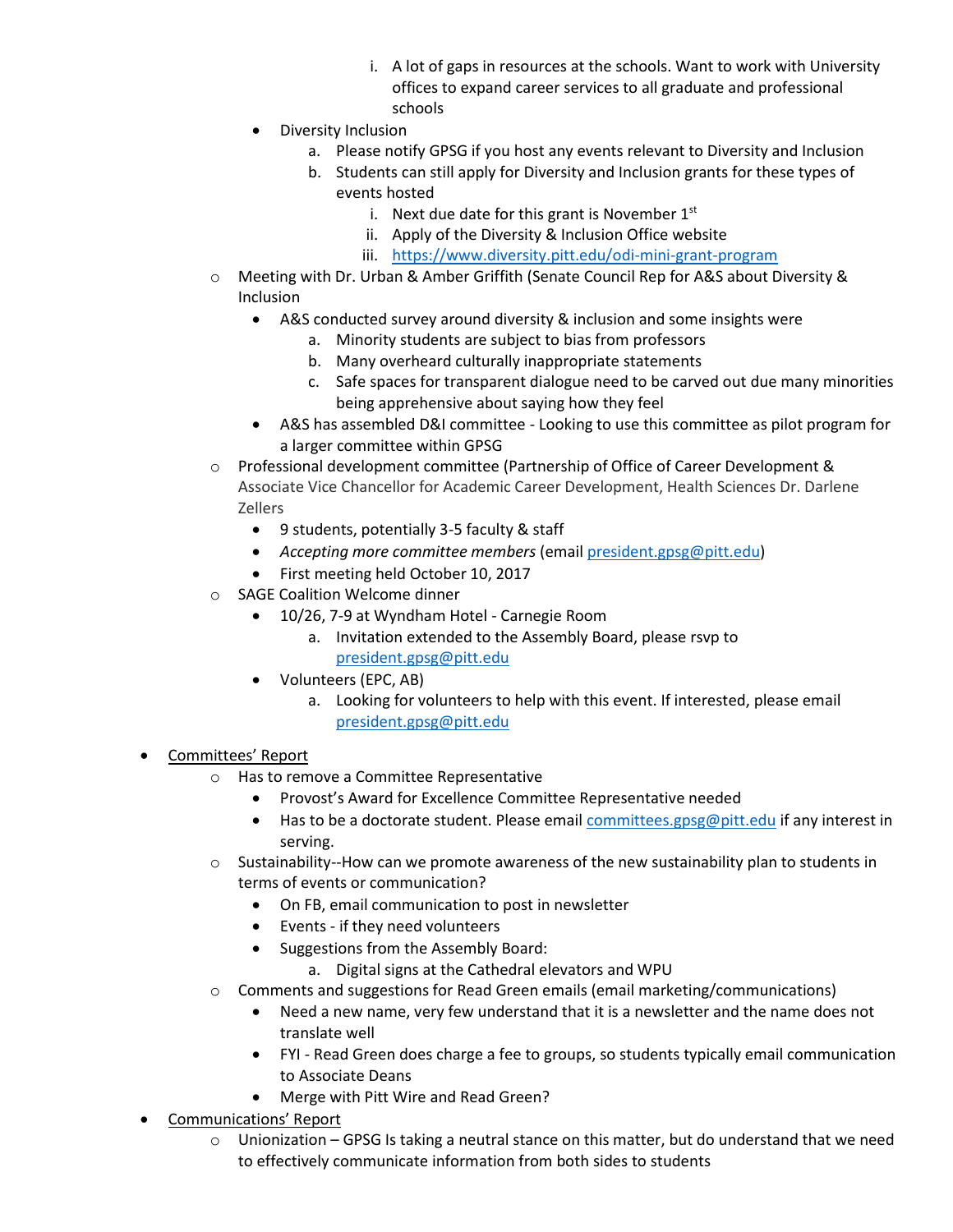- Suggestion posed by AB to potentially host two forums for students to attend with OTP and union representatives
- TEDx committee interviews are in process
	- Board is in place
	- If you have suggestions, ideas, or speakers of interest for TEDx, please email [tedxpitt@gmail.com](mailto:tedxpitt@gmail.com) or [communications.gpsg@pitt.edu](mailto:communications.gpsg@pitt.edu)
- $\circ$  Student spotlight to start off with AB members. Stay tuned for the survey link to send us your information
	- Goal is to highlight graduate students (school, program, details about your school and GSO, extra-curricular activities, traditional/non-traditional students i.e. background on student)
	- Goal to inform students who their Assembly Board representatives are
	- More information will be coming from GPSG EB soon
- Two editions of e-bulletin to be published every month
	- $\bullet$  14<sup>th</sup> and 29<sup>th</sup>/30<sup>th</sup> of each month
	- Send an email to Assembly Board to forward to their student body
	- To subscribe, visit gpsg.pitt.edu
	- Other suggestions aside from the e-bulletin
		- a. Calendar subscription service
- Finance's Report
	- o GPSG Financial Report
		- GPSG and GSA's expenses
		- September Travel Grants
		- Supplemental Funding
- Programming's Report
	- o Pitt Arts Dracula (10/29). Already sold out!
	- o Pitt Arts Cheap Seats to be promoted
	- $\circ$  Fall Formal finalizing the venue
		- Changing formal to "fling"
		- Selling 400 tickets
	- o Hofbrauhaus a success!
- Executive Administrator's Report
	- o No report
- Assembly Board Member Reports
	- o *Arts & Sciences*
		- March 23<sup>rd</sup> Annual Graduate Expo
		- Career Development
	- o *Biomedical*
		- No report
	- o *Dental Medicine*
		- No report
	- o *Education*
		- No report
	- o *Engineering (EGSO)*
		- Past Events:
			- a. Hiking Trip (44 people)
			- b. Career Development for international students
				- i. Good attendance (80 students)
				- ii. International students are getting more involved in the engineering department
			- c. Informational event regarding the union with union reps (10 students)
		- Discussions: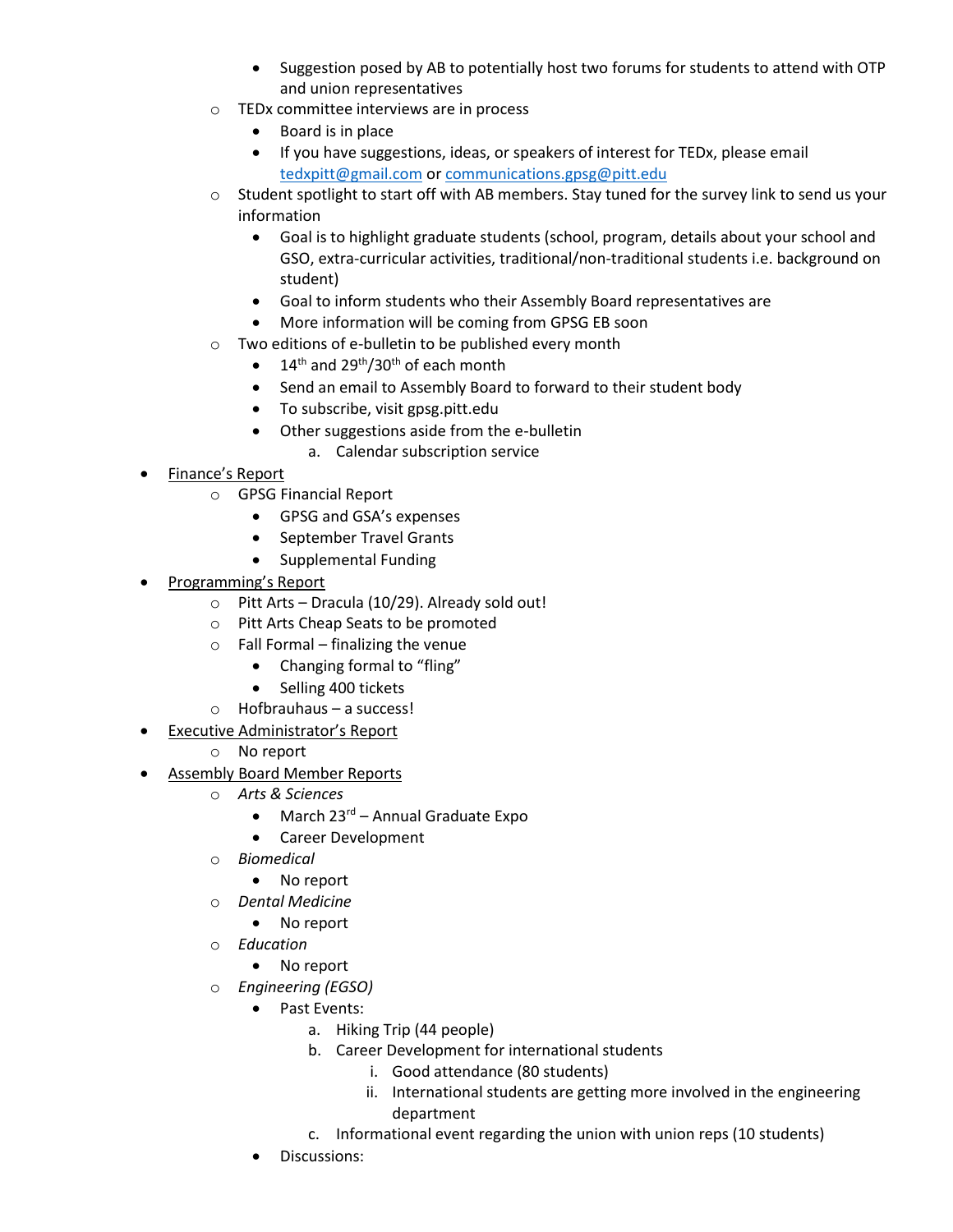- a. Determining how to distribute EGSO travel grants
	- i. Departments can have their own allotment
	- ii. Still in discussion about summer interns' eligibility for EGSO travel grants
		- 1. *VP of Finance will discuss with previous VP about this matter and report back to EGSO*
- b. Looking to improve professional development opportunities by interacting with companies at career fair
- Upcoming Events:
	- a. *Union Event – University perspective, October 10th in Benedum 102, 3-5pm*
	- b. Apple Picking at Triple B Farms, October 14<sup>th</sup>
	- c. Kennywood Fright Night, October 28<sup>th</sup>
- o *GSPIA*
	- No report
- o *School of Computing & Information*
	- No report
- o *Katz (Full Time)*
	- No report
- o *Katz (Part Time)*
	- No report
- o *Law*
	- No report
- o *Medicine*
	- Non-traditional students with spouses having access to Pitt gyms
		- a. Discussion will be brought up to Pitt Recreation
- o *Nursing* 
	- No report
- o *Pharmacy (PharmD)*
	- No report
- o *Pharmacy (PhD)*
	- No report
- o *Public Health*
	- No report
- o *School of Health & Rehabilitation Sciences*
	- No report
- o *Social Work*
	- No report
- o *ANKUR* 
	- No report
- o *CSSA* 
	- Festival Show over 400 attendees
	- Chinese Spring Festival Show all students are welcome to attend February  $17<sup>th</sup>$
- o *ISA* 
	- No report
- o *GOSECA*
	- No report
- o *TASA*
	- No report

#### **5. Committee Reports**

- See full reports on website [\(www.gpsg.pitt.edu\)](http://www.gpsg.pitt.edu/)
- **6. New Business**
	- Voting: Proposal of GPSG 2017/2018 Budget